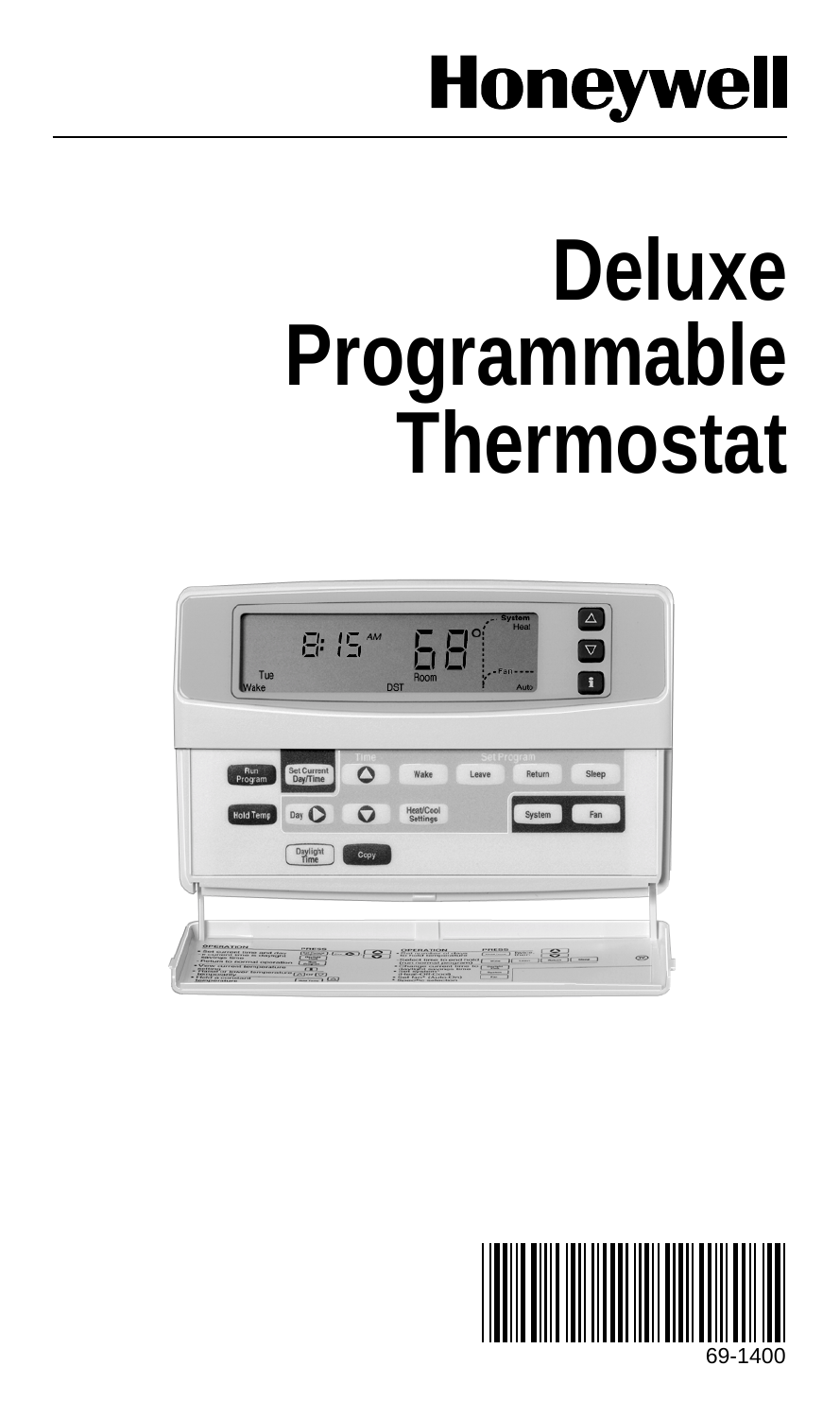# **FEATURES**

- Program up to four time periods and temperature setpoints for each daily schedule.
- Set different schedules for each day of the week.
- Backlit for easy readability of display when a key is pressed.
- Press Information **i** key for present setting information and outdoor temperature (select models).
- Select fan operation for each period of each day (select models with fan key).
- Temporarily set the temperature warmer or cooler.
- Daylight Time key for easy switching in and out of Daylight Savings Time.
- Program end of Hold (1 to 255 days) for added comfort and energy savings.
- Copy key for easier programming.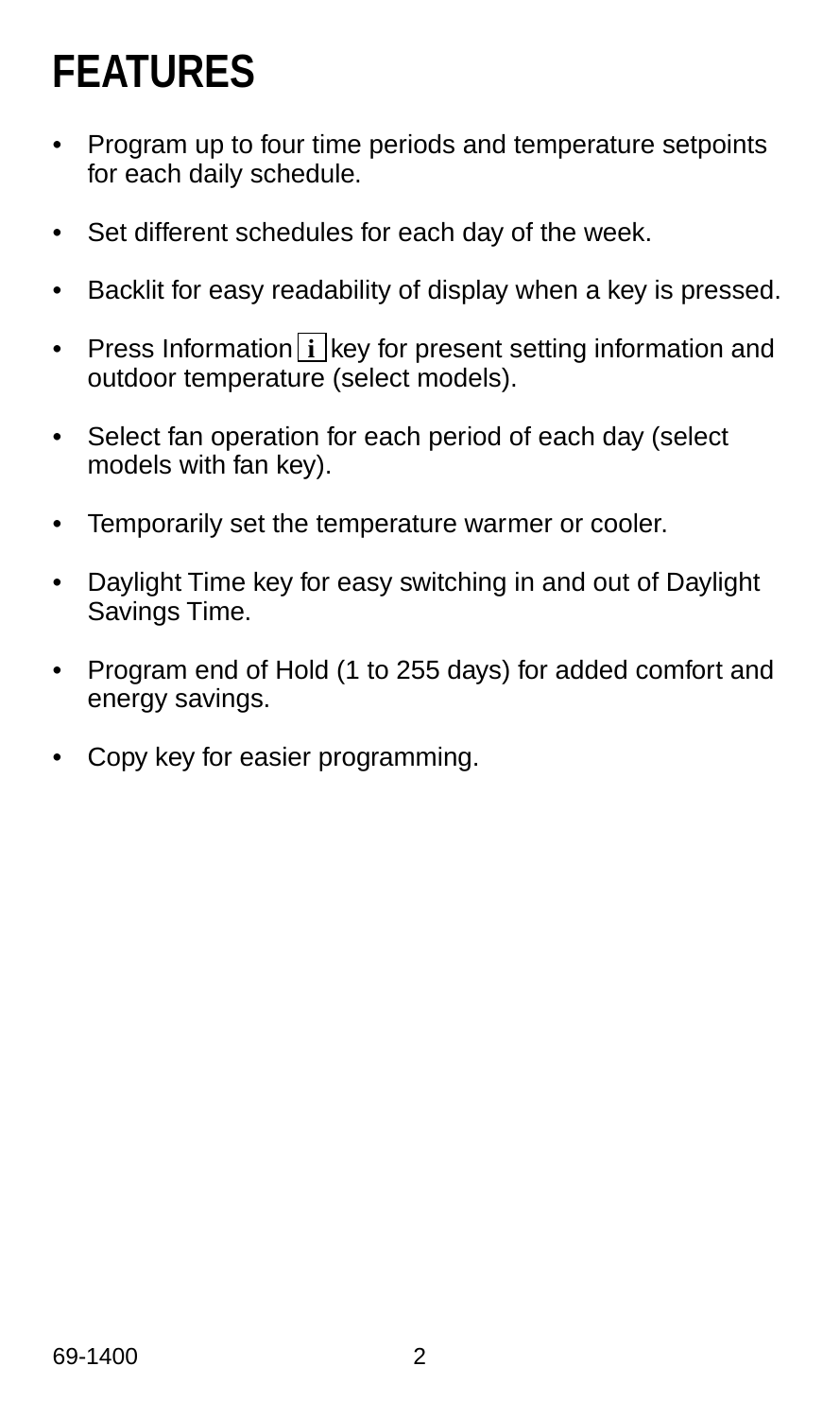# **PROGRAMMING**

The keyboard is located behind the thermostat cover with three frequently used keys by the display. The thermostat display shows day, time, program period, temperature, system and fan operation selection.

> The thermostat can be set for four times and up to eight temperatures for each day of the week (28 independent time and 56 temperature settings). The  $\triangle$  and  $\nabla$  keys provide quick temporary temperature changes to increase your comfort. The Hold Temp key provides energy efficient operation for extended periods of time.

Before starting the programming procedure, you can use the following charts to organize your program schedule. The factory preprogrammed time, temperature and fan settings are shown in brackets. If you choose not to program a daytime energy savings period, press the period key (Leave or Return) until the time is blank. The fan setting feature is available on select thermostat models.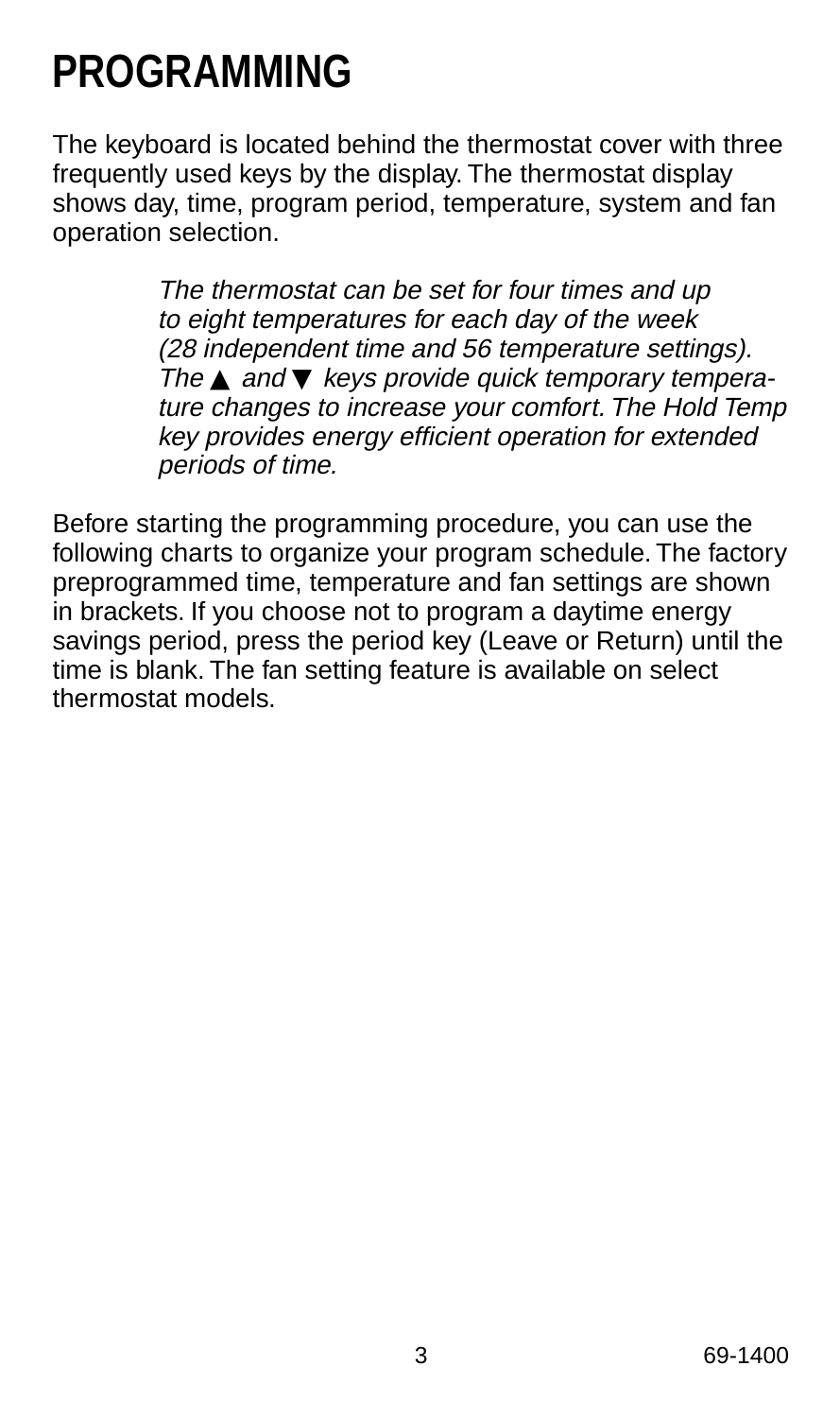| Period          | <b>Start Time</b> | <b>Heat Setpoint</b>            |
|-----------------|-------------------|---------------------------------|
| <b>Monday</b>   |                   |                                 |
| Wake            | [6:00 AM]         | $[70^{\circ}F(21^{\circ}C)]$    |
| Leave           | [8:00 AM]         | $[62^{\circ}F (16.5^{\circ}C)]$ |
| Return          | [6:00 PM]         | $[70^{\circ}F(21^{\circ}C)]$    |
| Sleep           | [10:00 PM]        | $[62^{\circ}F (16.5^{\circ}C)]$ |
| <b>Tuesday</b>  |                   |                                 |
| Wake            | [6:00 AM]         | [70°F (21°C)]                   |
| Leave           | [8:00 AM]         | $[62^{\circ}F (16.5^{\circ}C)]$ |
| Return          | [6:00 P M]        | $[70^{\circ}F(21^{\circ}C)]$    |
| Sleep           | [10:00 PM]        | $[62^{\circ}F (16.5^{\circ}C)]$ |
| Wednesday       |                   |                                 |
| Wake            | [6:00 AM]         | $[70^{\circ}F(21^{\circ}C)]$    |
| Leave           | [8:00 AM]         | [62°F (16.5°C)]                 |
| Return          | [6:00 P M]        | [70°F (21°C)]                   |
| Sleep           | [10:00 P M]       | $[62^{\circ}F (16.5^{\circ}C)]$ |
| <b>Thursday</b> |                   |                                 |
| Wake            | [6:00 AM]         | $[70^{\circ}F(21^{\circ}C)]$    |
| Leave           | [8:00 AM]         | $[62^{\circ}F (16.5^{\circ}C)]$ |
| Return          | [6:00 PM]         | [70°F (21°C)]                   |
| Sleep           | [10:00 PM]        | $[62^{\circ}F (16.5^{\circ}C)]$ |
| Friday          |                   |                                 |
| Wake            | [6:00 AM]         | $[70^{\circ}F(21^{\circ}C)]$    |
| Leave           | [8:00 AM]         | $[62^{\circ}F (16.5^{\circ}C)]$ |
| Return          | [6:00 PM]         | [70°F (21°C)]                   |
| Sleep           | $[10:00$ PM]      | $[62^{\circ}F (16.5^{\circ}C)]$ |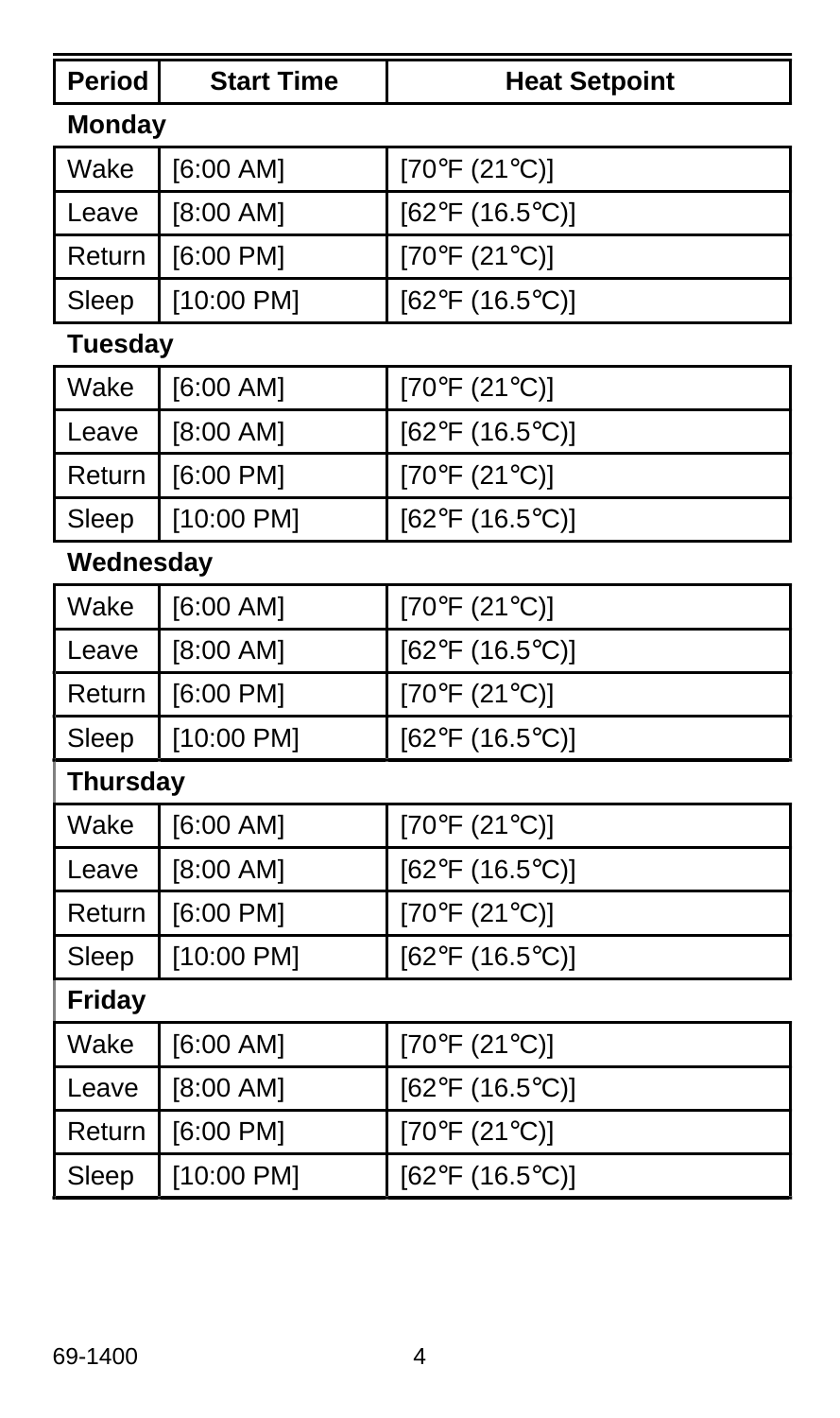| $[78^{\circ}F (25.5^{\circ}C)]$ | [Auto] |
|---------------------------------|--------|
| $[85^{\circ}F (29.5^{\circ}C)]$ | [Auto] |
| $[78^{\circ}F (25.5^{\circ}C)]$ | [Auto] |
| [82°F (28°C)]                   | [Auto] |
|                                 |        |
| $[78^{\circ}F (25.5^{\circ}C)]$ | [Auto] |
| $[85^{\circ}F (29.5^{\circ}C)]$ | [Auto] |
| $[78^{\circ}F (25.5^{\circ}C)]$ | [Auto] |
| $[82^{\circ}F (28^{\circ}C)]$   | [Auto] |

| [78°F (25.5°C)]               | [Auto] |
|-------------------------------|--------|
| $[85^{\circ}$ F (29.5°C)]     | [Auto] |
| [78°F (25.5°C)]               | [Auto] |
| $[82^{\circ}F (28^{\circ}C)]$ | [Auto] |
|                               |        |
| [78°F (25.5°C)]               | [Auto] |

[85°F (29.5°C)] [Auto] [78°F (25.5°C)] [Auto] [82°F (28°C)] [Auto]

| [78°F (25.5°C)] | [Auto] |
|-----------------|--------|
| [85°F (29.5°C)] | [Auto] |
| [78°F (25.5°C)] | [Auto] |
| [82°F (28°C)]   | [Auto] |

| <b>Cool Setpoint</b> | <b>Fan Setting</b> |
|----------------------|--------------------|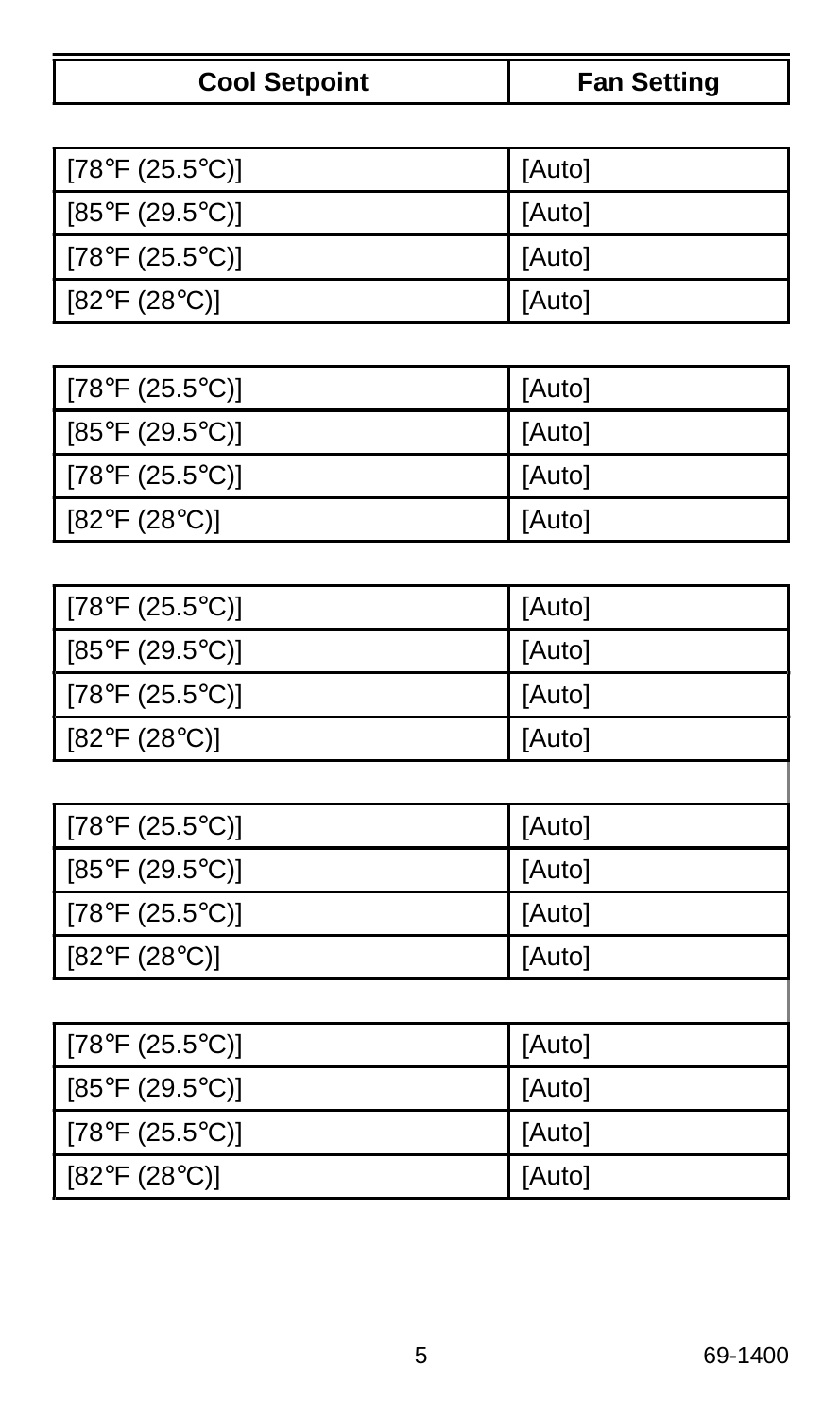| <b>Period</b>   | <b>Start Time</b> | <b>Heat Setpoint</b>            |
|-----------------|-------------------|---------------------------------|
| <b>Saturday</b> |                   |                                 |
| Wake            | [6:00 AM]         | [70°F (21°C)]                   |
| Leave           | [8:00 AM]         | [62°F (16.5°C)]                 |
| Return          | [6:00 P M]        | [70°F (21°C)]                   |
| Sleep           | [10:00 PM]        | [62°F (16.5°C)]                 |
| Sunday          |                   |                                 |
| Wake            | [6:00 AM]         | [70°F (21°C)]                   |
| Leave           | [8:00 AM]         | [62°F (16.5°C)]                 |
| Return          | [6:00 PM]         | $[70^{\circ}F(21^{\circ}C)]$    |
| Sleep           | [10:00 PM]        | $[62^{\circ}F (16.5^{\circ}C)]$ |

#### **Setting the Current Day and Time IMPORTANT**

Always press the keys with your fingertip or similar blunt tool. Sharp instruments like pens and pencil points can damage the keyboard.



**Press Set Current Day/Time.** 

NOTE: On initial power up or after an extended power loss, 1:00 pm flashes on the display until a key is pressed.

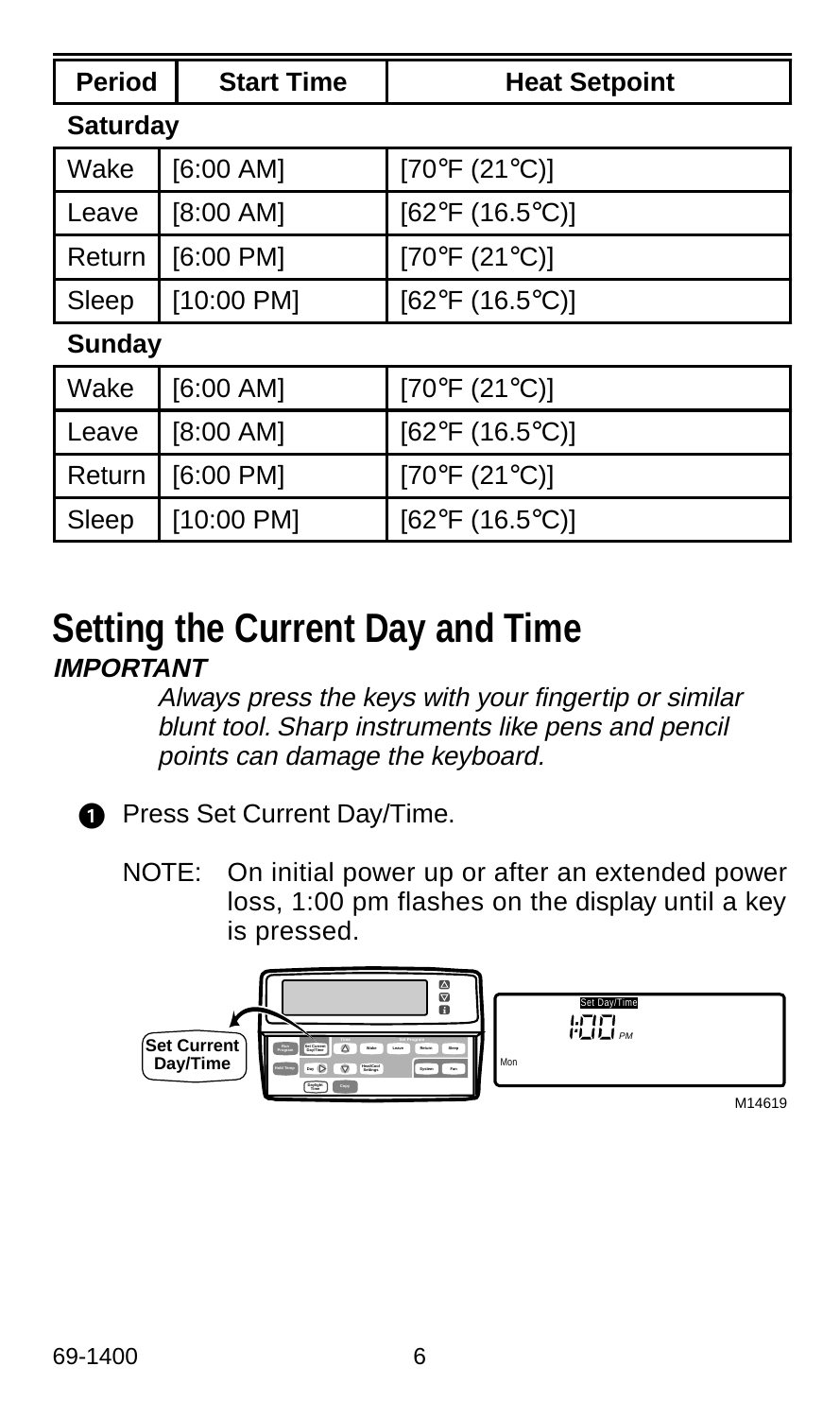| <b>Cool Setpoint</b> | <b>Fan Setting</b> |
|----------------------|--------------------|
|                      |                    |

| [78°F (25.5°C)]               | [Auto] |
|-------------------------------|--------|
| [85°F (29.5°C)]               | [Auto] |
| [78°F (25.5°C)]               | [Auto] |
| $[82^{\circ}F (28^{\circ}C)]$ | [Auto] |

| [78°F (25.5°C)] | [Auto] |
|-----------------|--------|
| [85°F (29.5°C)] | [Auto] |
| [78°F (25.5°C)] | [Auto] |
| [82°F (28°C)]   | [Auto] |

- **2** Press Day until the current day is displayed.
	- NOTE: Sun = Sunday, Mon = Monday, Tue = Tuesday, Wed = Wednesday, Thu = Thursday, Fri = Friday, Sat = Saturday.



- **O** Press Time  $\triangle$  or Time  $\nabla$  until the current time is displayed.
	- NOTE: Tapping the Set Current Day/Time will change the time in one hour increments.

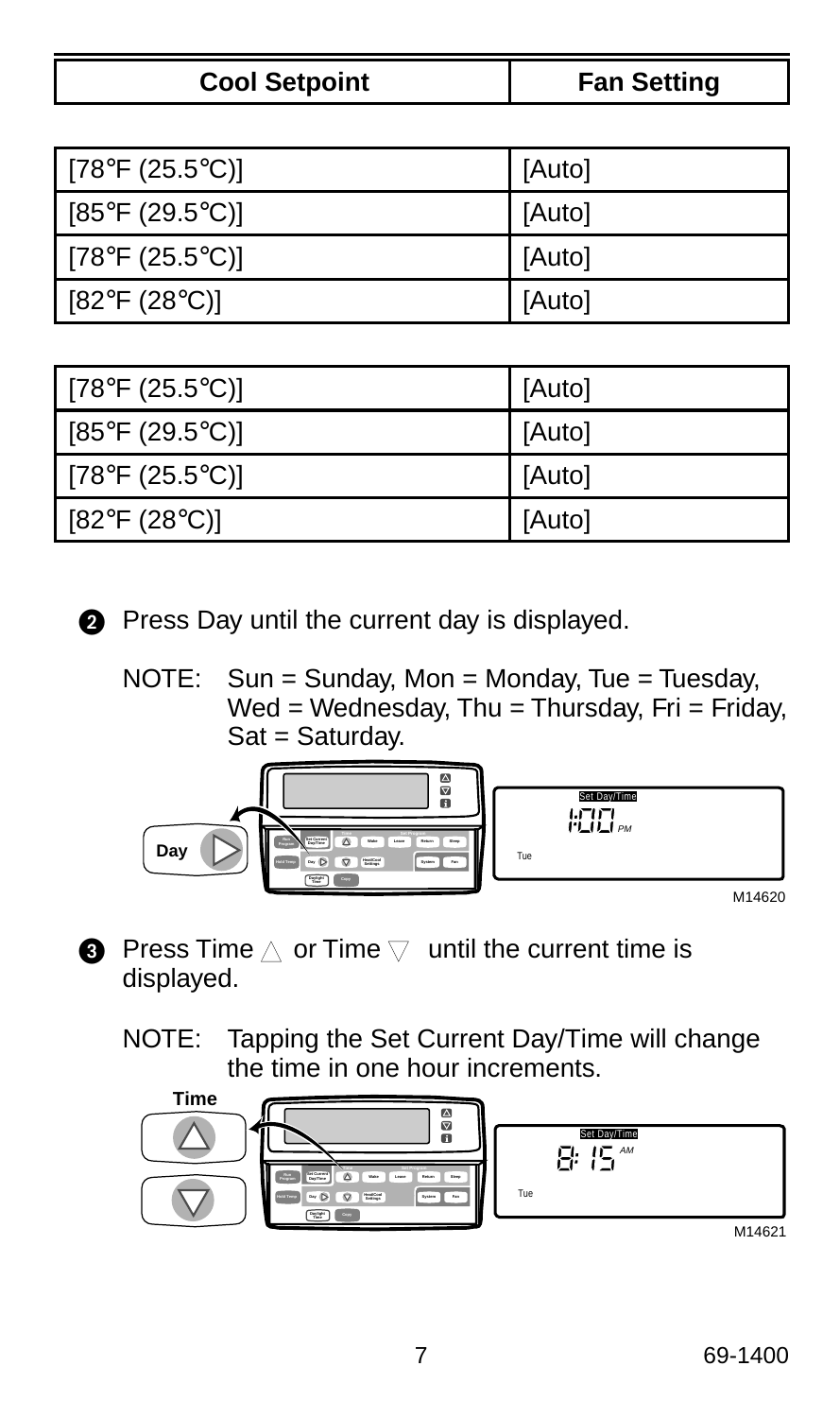NOTE: If the current time is Daylight Savings Time, press Daylight Time until DST is displayed.



M14622



**@** Press Run Program.



## **Programming the First Day**

Start by programming the Wake time and temperature (and fan operation on select models) for any one day:



**O** Press Wake.





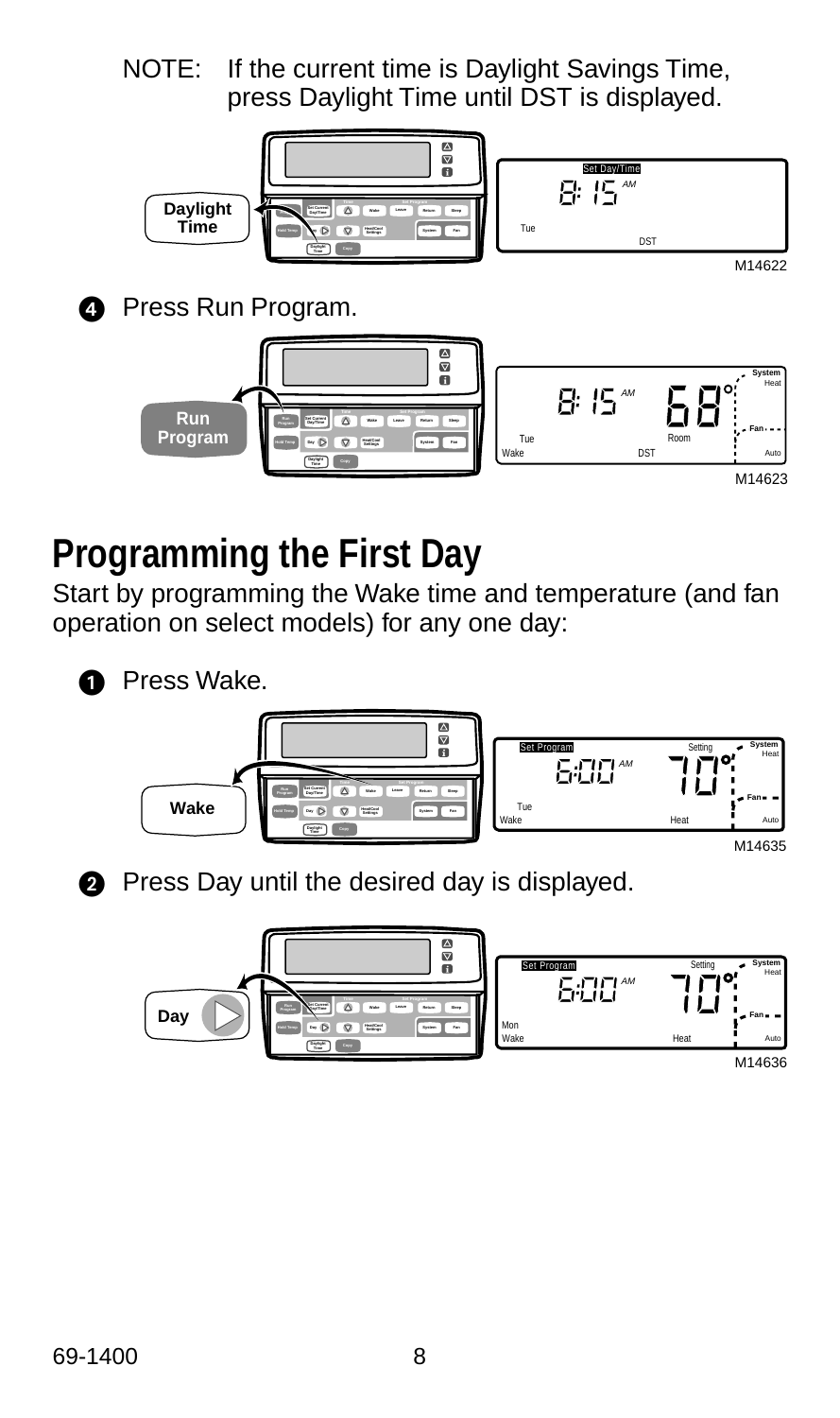- **O** Press Time  $\triangle$  or Time  $\triangledown$  until the desired Wake time is displayed.
	- NOTE: The program times are in fifteen minute intervals. (Example: 8:00, 8:15, 8:30).



- **A** Press increase **▲** or decrease **▼** key until the desired Wake temperature is displayed.
	- NOTE: The setpoint temperature range is 40 to 90°F (7 to 31°C) for heating and 45 to 99°F (9 to 37°C) for cooling.

![](_page_8_Picture_5.jpeg)

- NOTE: Press Fan to modify fan operation. Auto means the fan will run only when the heating or cooling equipment is operating. On means the fan will run continuously for the entire period.
- **O** Press Heat/Cool Settings to switch to other system temperature setpoint.
	- NOTE: The program times are the same for both heating and cooling.

![](_page_8_Figure_9.jpeg)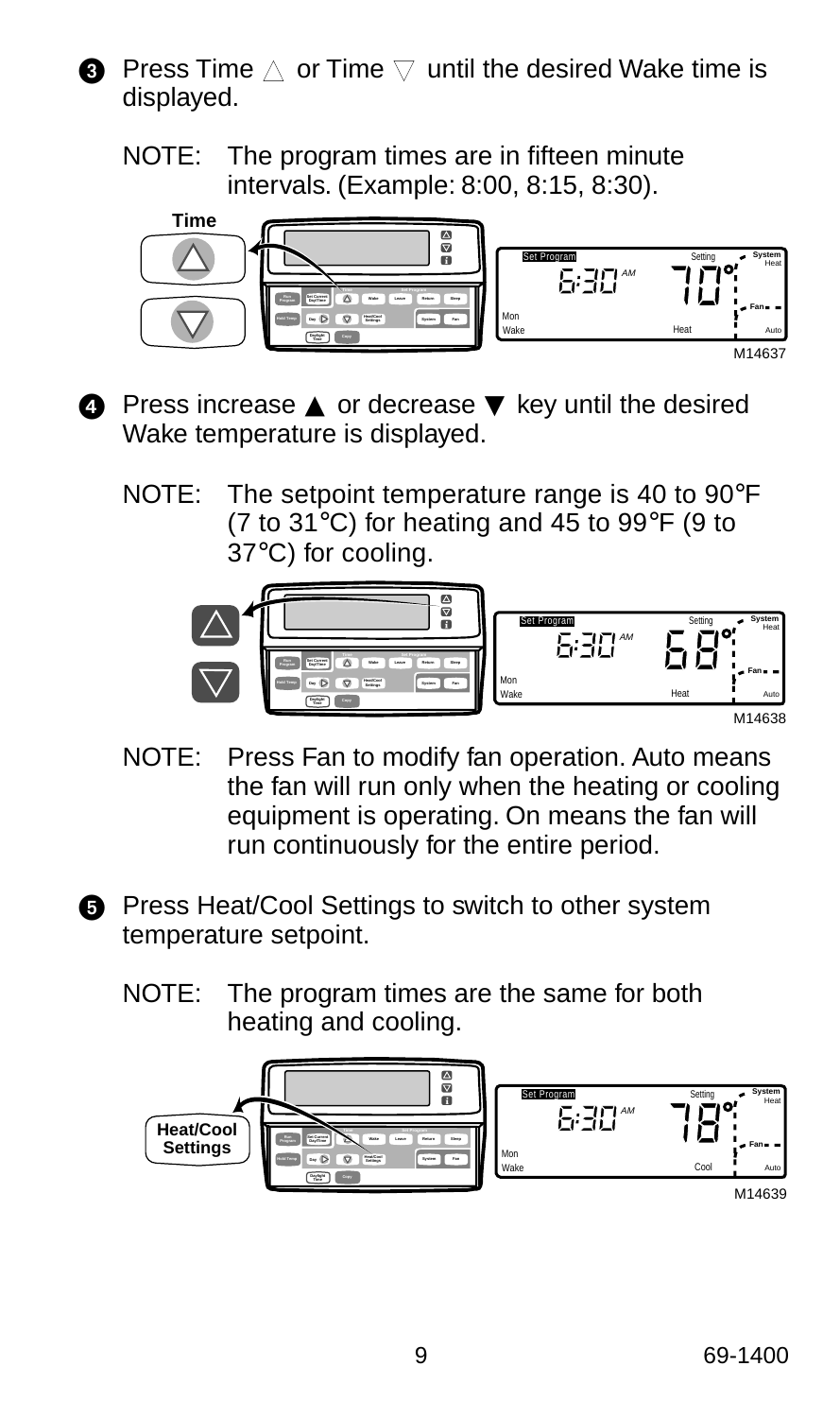![](_page_9_Picture_0.jpeg)

 Press increase ▲ or decrease ▼ key until the desired temperature setpoint is displayed.

![](_page_9_Figure_2.jpeg)

**P** Press Leave, Return or Sleep and repeat steps  $\bigcirc$ ,  $\bigcirc$ ,  $\bigcirc$ and  $\odot$  for programming the rest of the day. The first day is now programmed.

#### **IMPORTANT**

Repeat steps  $\bigcirc$  through  $\bigcirc$  for each day of the week that has a different program than the first day. Refer to Copying a Day section to copy any program day to another.

![](_page_9_Picture_6.jpeg)

**8** Press Run Program when all days are programmed.

![](_page_9_Picture_8.jpeg)

## **Copying a Day**

NOTE: The thermostat must be in the program mode to use the copy feature. Go to step  $\bullet$  if the thermostat is already in the program mode.

![](_page_9_Picture_11.jpeg)

**O** Press Wake.

![](_page_9_Figure_13.jpeg)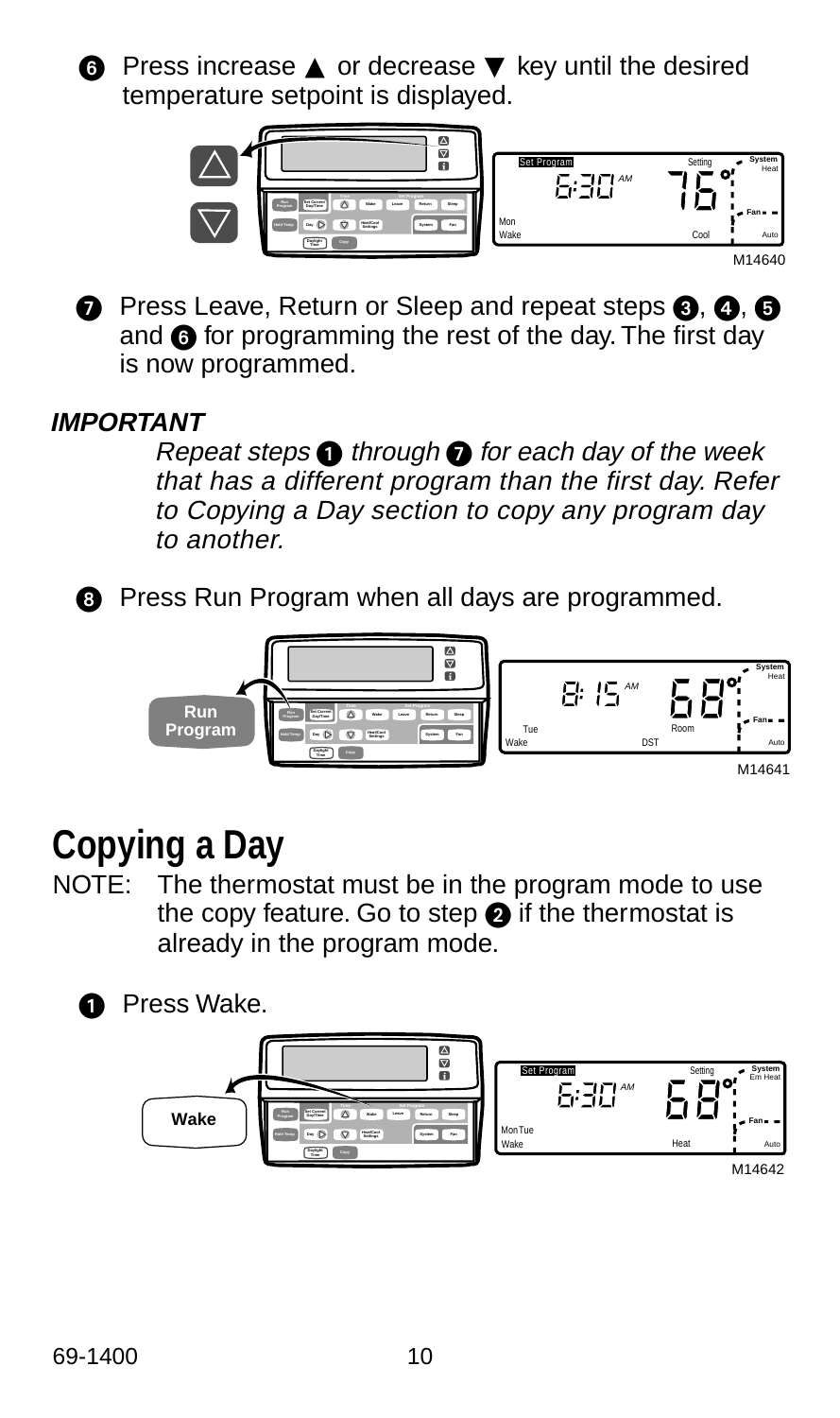![](_page_10_Picture_0.jpeg)

**2** Press Day to select the day to be copied if different from the day displayed.

![](_page_10_Figure_2.jpeg)

![](_page_10_Picture_3.jpeg)

**8** Press Copy.

![](_page_10_Picture_5.jpeg)

![](_page_10_Picture_6.jpeg)

**Press Day until the day to be copied to is displayed.** 

![](_page_10_Picture_8.jpeg)

- **B** Press Copy.
	- NOTE: donE will be displayed for two seconds and then the normal program display will be shown.

![](_page_10_Picture_11.jpeg)

- $\bigcirc$  Repeat steps  $\bigcirc$  through  $\bigcirc$  for all the days desired.
- **Press Run Program.**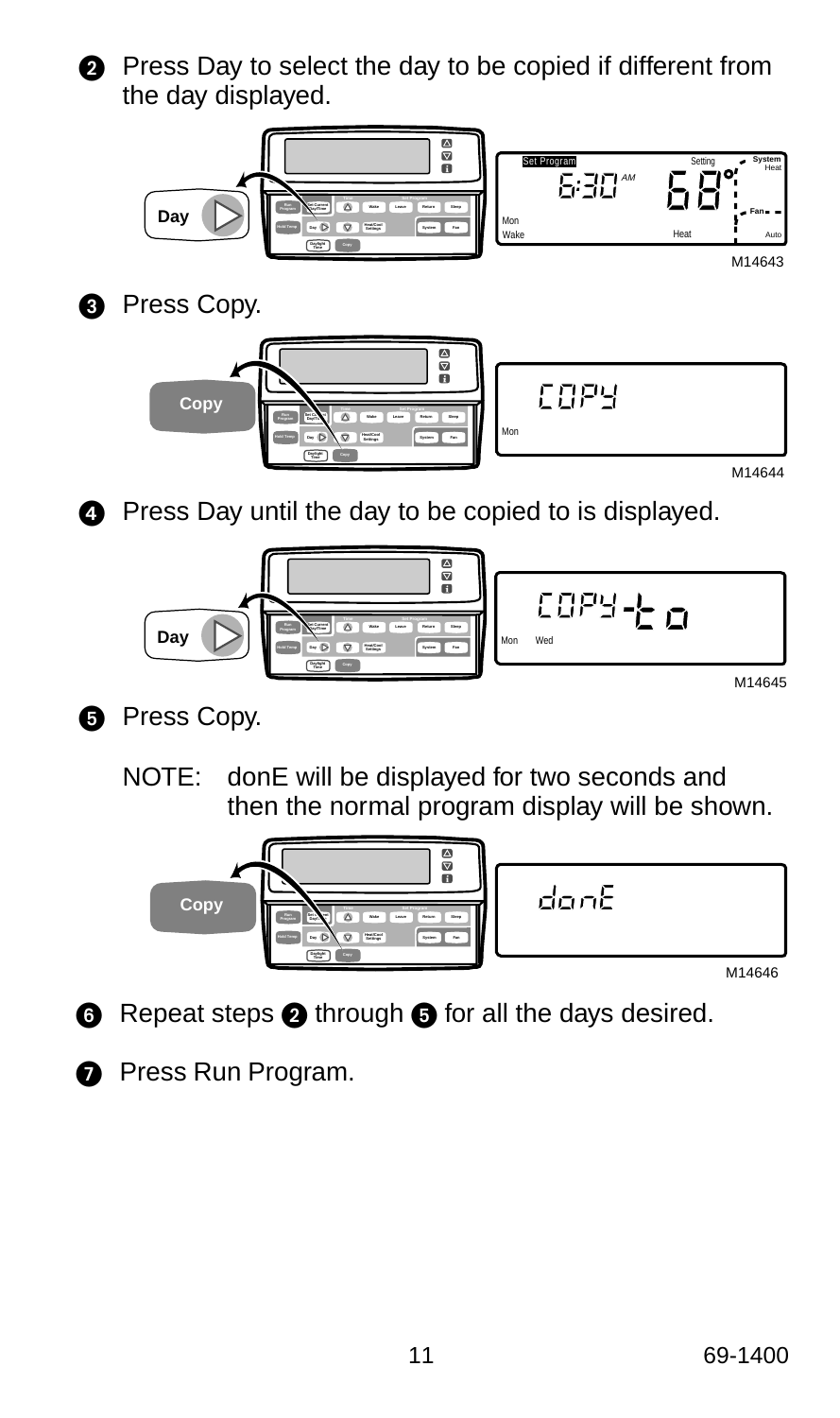### **Clearing Program Period**

NOTE: The thermostat must be in the program mode to use the clear feature. Go to step  $\bullet$  if the thermostat is already in the program mode.

![](_page_11_Picture_2.jpeg)

**O** Press Wake, Leave, Return or Sleep.

![](_page_11_Picture_4.jpeg)

![](_page_11_Picture_5.jpeg)

**2** Press Day until the desired day is displayed.

![](_page_11_Picture_7.jpeg)

**8** Press Leave, Return or Sleep until the start time and temperature setting are cleared (approximately 3 seconds).

NOTE: Wake cannot be cleared.

![](_page_11_Figure_10.jpeg)

 $\bullet$  Repeat steps  $\bullet$  and  $\bullet$  for all the periods to be cleared.

![](_page_11_Picture_12.jpeg)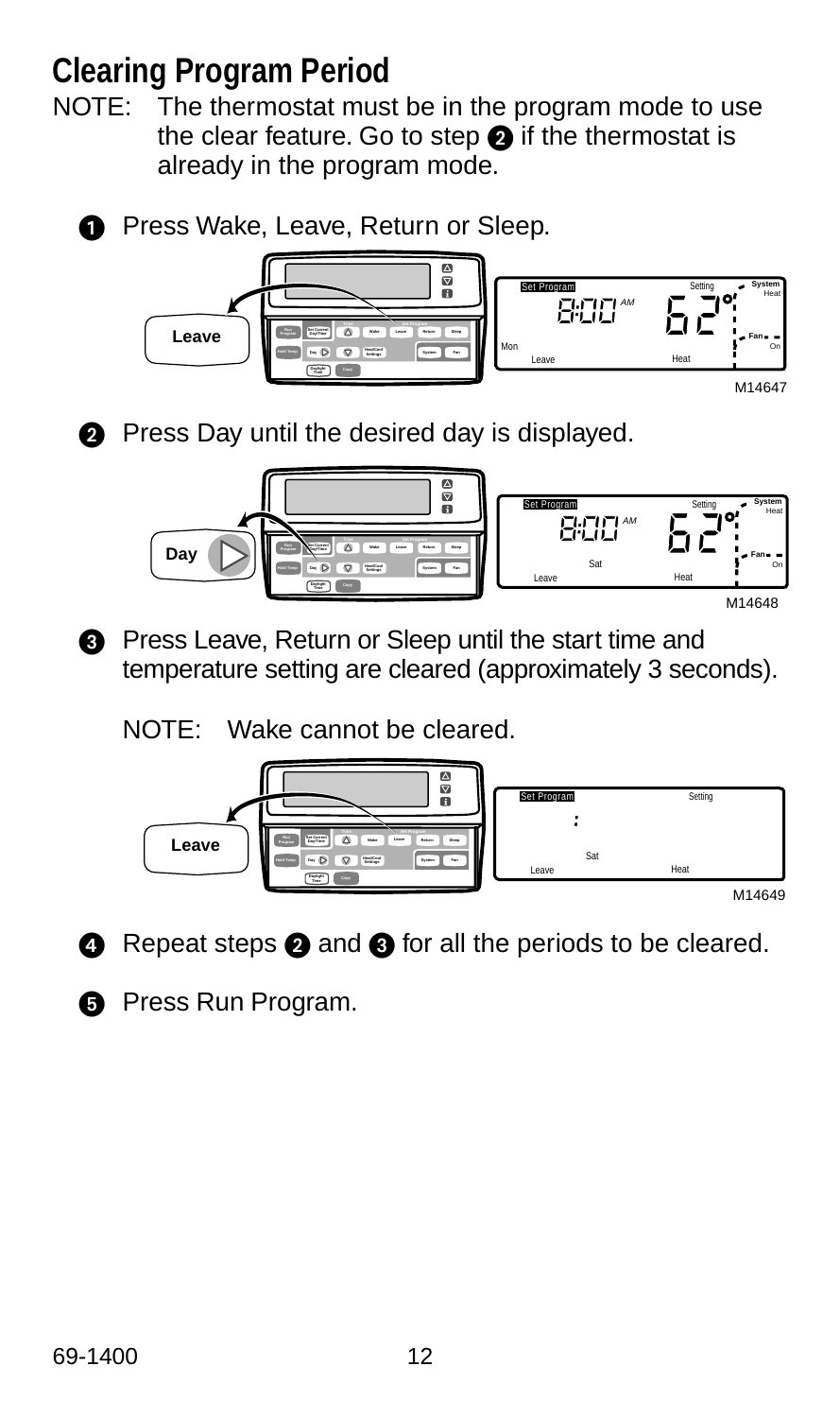## **Operating the Deluxe Programmable Thermostat Setting Temporary Temperatures**

**Changing Temperature Setting Until the Next Program Period** Press increase ▲ or decrease ▼ key until the desired temperature setpoint is displayed.

NOTE: If  $\blacktriangledown$  or  $\blacktriangle$  appear under the temperature display, it means that both the heating and cooling setpoints are being adjusted. Tapping the key will change both the heat and cool setpoints by one degree. Press **i** after the desired setpoint is reached to check the setpoints.

![](_page_12_Picture_3.jpeg)

![](_page_12_Picture_4.jpeg)

M14650

NOTE: The temporary temperature setting is displayed for approximately 3 seconds. The setting is cancelled when the next period starts or when Run Program is pressed.

#### **Changing Temperature Setting Indefinitely**

![](_page_12_Picture_8.jpeg)

**O** Press Hold Temp.

![](_page_12_Picture_10.jpeg)

**2** Press increase **▲** or decrease ▼ key to change the setting, if desired.

![](_page_12_Picture_12.jpeg)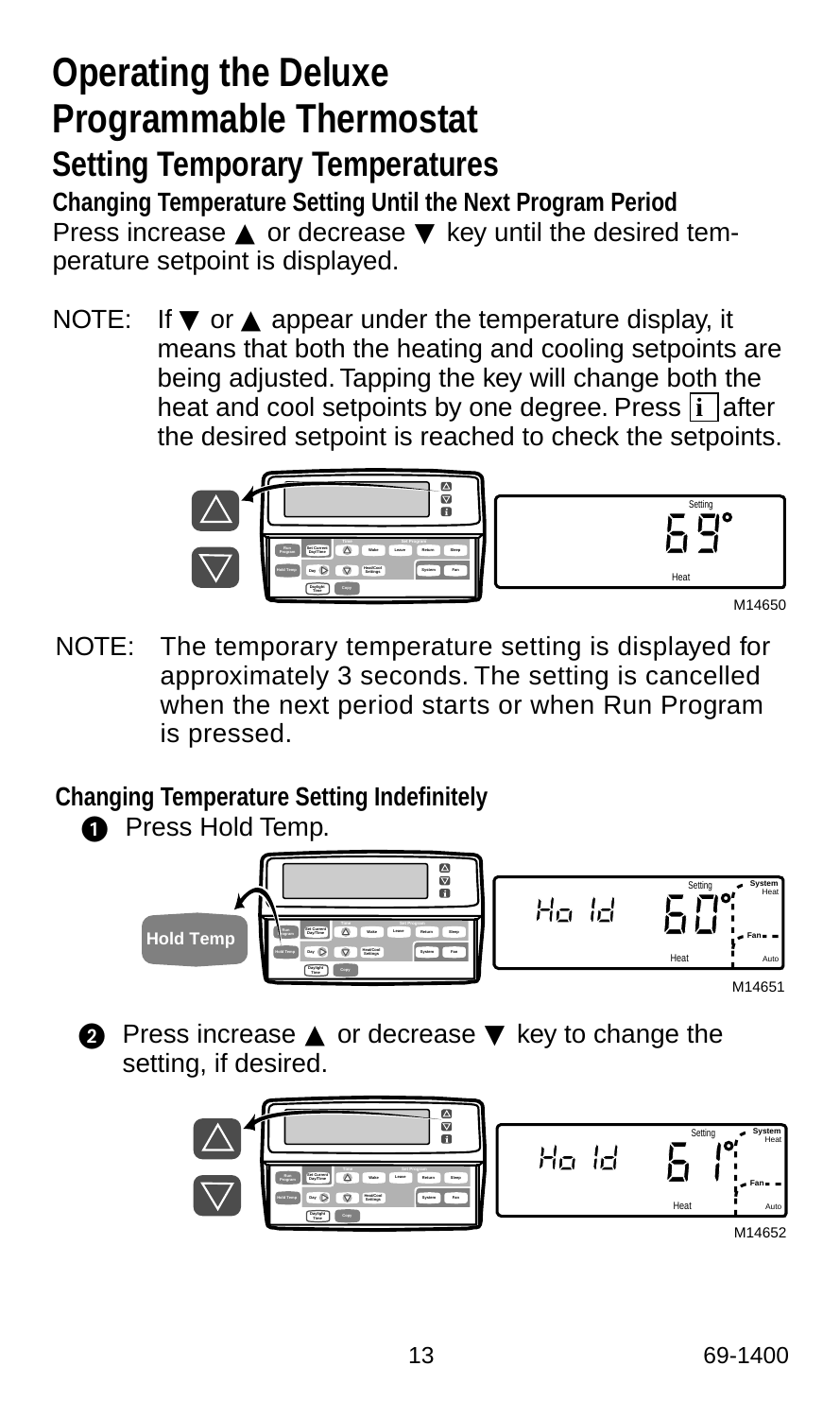![](_page_13_Picture_0.jpeg)

**8** Press Heat/Cool Settings to change between heat and cool settings.

![](_page_13_Figure_2.jpeg)

 Press increase ▲ or decrease ▼ key to adjust temperature settings.

![](_page_13_Picture_4.jpeg)

- NOTE: The display changes from the setpoint to the room temperature after approximately 3 seconds.
- **O** Press Run Program to cancel the Hold and to return to the program.

**Changing Temperature Setting Until a Designated Day and Period**

**O** Press Hold Temp twice.

![](_page_13_Picture_9.jpeg)

 $\bullet\,$  Press Time  $\vartriangle$  or Time  $\triangledown$  until the desired number of days is displayed (1 to 255 days). (Example:  $18 =$  Hold will override the daily programs for 18 days)

![](_page_13_Figure_11.jpeg)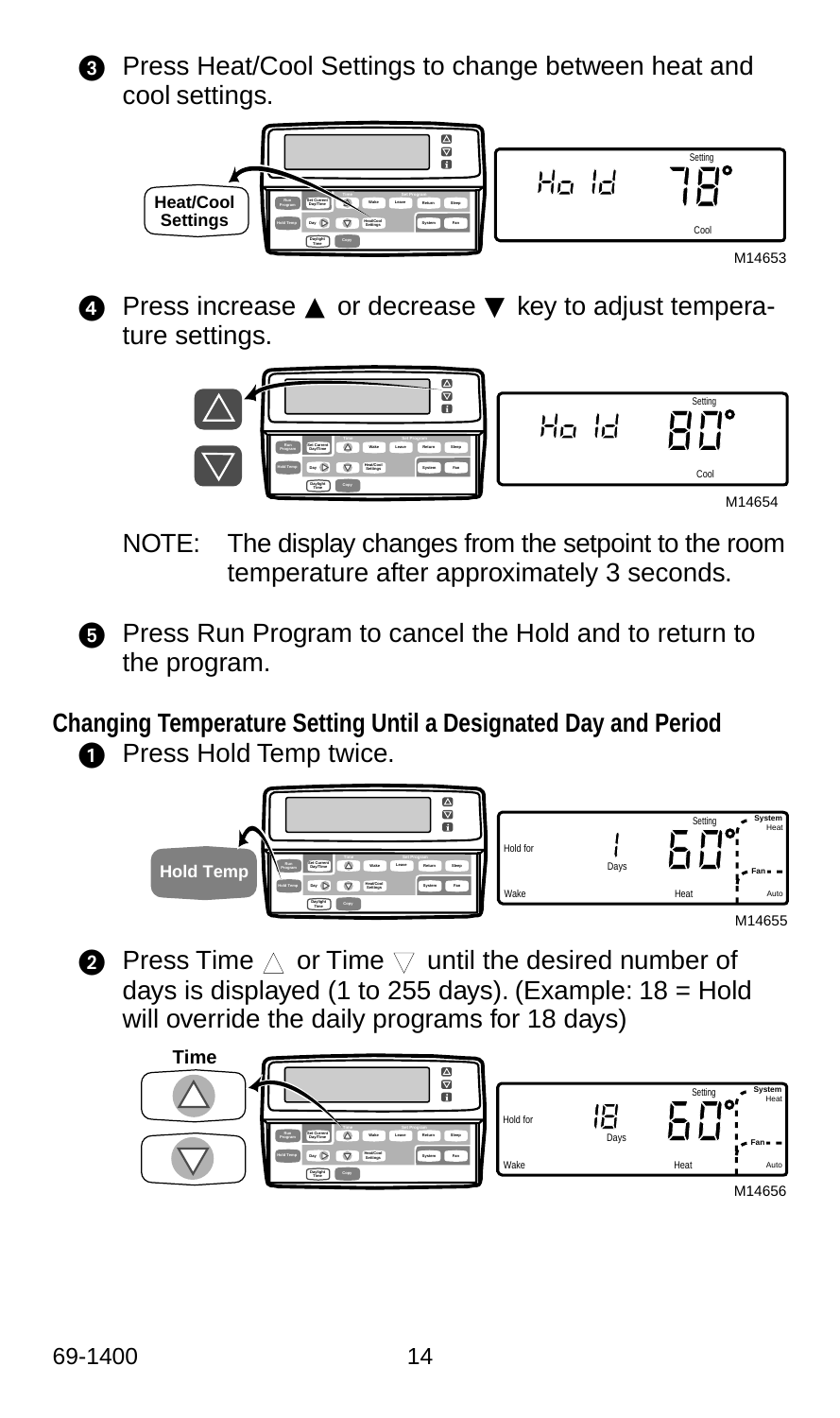![](_page_14_Picture_0.jpeg)

**8** Press Wake, Leave, Return or Sleep to select the period the program will start. (Example: Return = thermostat will stop the Hold at the Return period start time)

![](_page_14_Figure_2.jpeg)

**4** Press increase **▲** or decrease **▼** key to adjust the temperature setting, if desired. (Example: Heat 54° = heating equipment will operate when the room temperature is below 54°F)

![](_page_14_Figure_4.jpeg)

- NOTE: When the System is set for Auto, both heat and cool settings are needed. If the System is set for Heat, only the Heat setpoint is needed or if Cool is selected, only the Cool setpoint is needed.
- **B** Press Heat/Cool Settings to change between heat and cool settings.
- Press increase ▲ or decrease ▼ key to adjust the temperature setting, if desired. (Example: Cool 84° = cooling equipment will operate when the room temperature is above 84°F)
	- NOTE: In this example, the thermostat uses the Hold setting for eighteen days and returns to the daily programs at the Return period start time. The temperature settings are heating 54°F and cooling 84°F. Only the heating temperature is used because the System is set for Heat. The thermostat will use both the heating and cooling temperature settings when the System is set to Auto.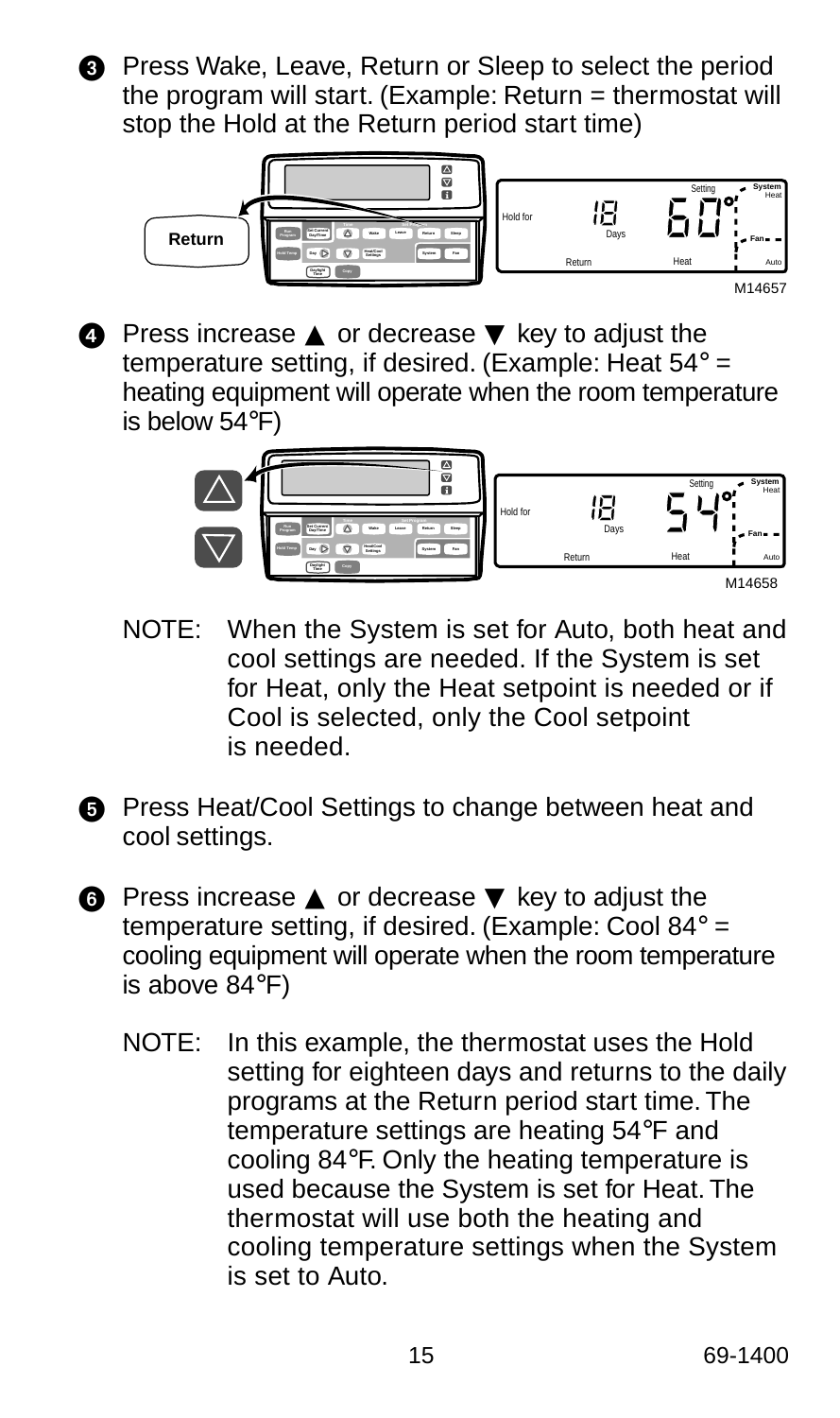#### **IMPORTANT**

If the Hold needs to be cancelled before the designated time, press Run Program to return to the program.

#### **Setting System and Fan**

The system default setting is Heat and the fan default setting is Auto. Use the System and Fan keys to change the settings. The fan settings can be set for each program period individually. The system selection is for all the program periods.

System settings control the thermostat operation as follows: Heat: The thermostat controls the heating.

Off: Both the heating and cooling are off.

Cool: The thermostat controls the cooling.

Auto: The thermostat automatically changes between heating and cooling operation, depending on the indoor temperature.

Fan settings control the system fan as follows:

On: Fan operates continuously.

Auto: Fan operates with equipment.

![](_page_15_Figure_12.jpeg)

M14625

#### **Setting Temporary Fan Operation**

If your thermostat has a Fan key and this feature, press Fan until the desired fan operation is selected. This fan setting will be in effect until the next regularly scheduled period starts.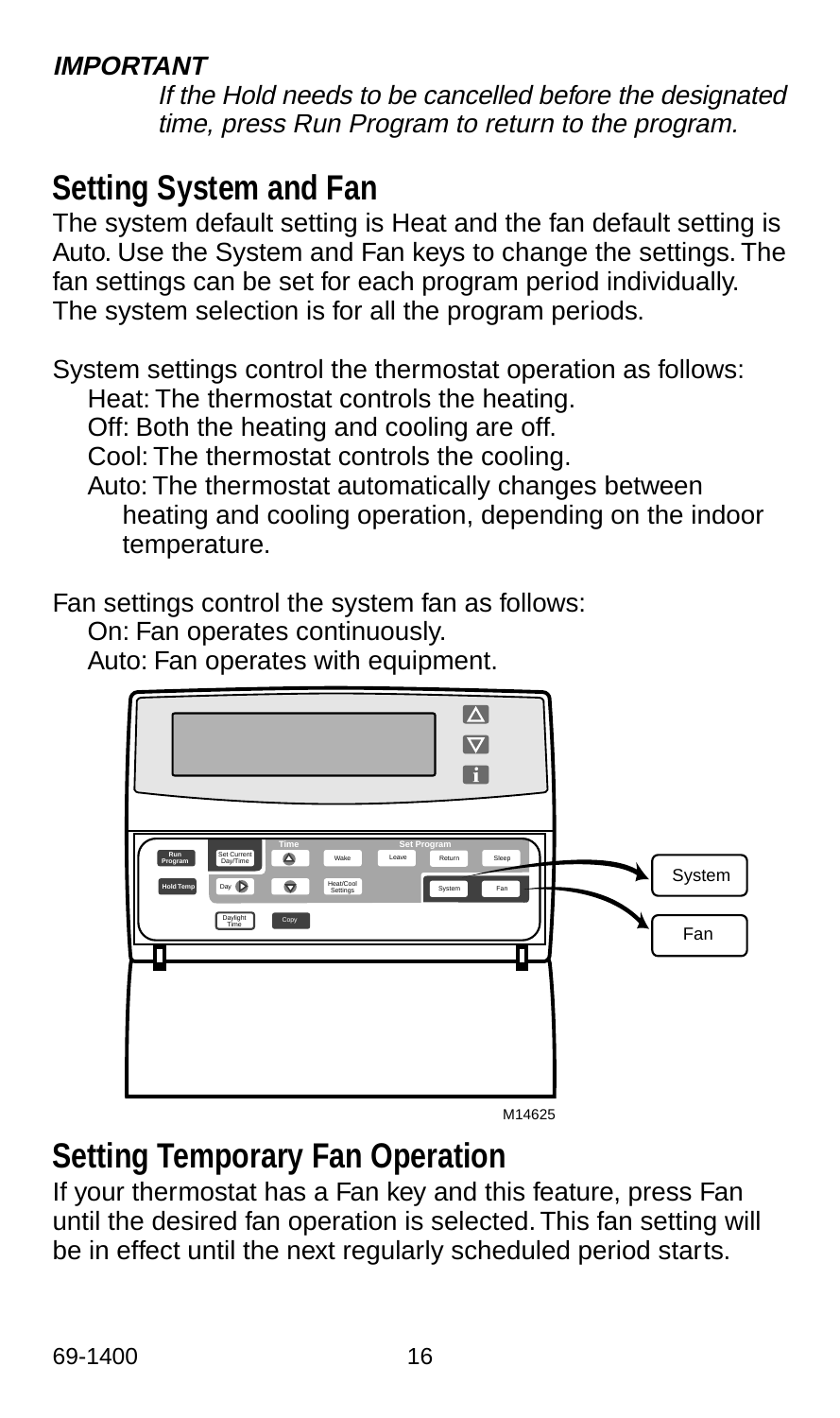### **Using Daylight Savings Time Feature**

This feature allows you to change in and out of Daylight Savings Time with a key press. When pressed in the fall, the time will go back one hour. In the spring, the time will go ahead one hour and the display will show DST. See Setting the Current Day and Time section for initial setting instructions.

![](_page_16_Figure_2.jpeg)

![](_page_16_Figure_3.jpeg)

NOTE: Pressing Daylight Time more than once within a five minute period will scroll you through various time options (Example: one hour earlier or later with or without DST). Pressing Daylight Time six times in a five minute period will return you to your original setting.

#### **Displaying the Outdoor Temperature**

If your thermostat is equipped with an outdoor sensor, you can check the temperature at the sensor by pressing  $\begin{bmatrix} i \end{bmatrix}$  once.

![](_page_16_Picture_7.jpeg)

|--|

| M14660 |
|--------|
|        |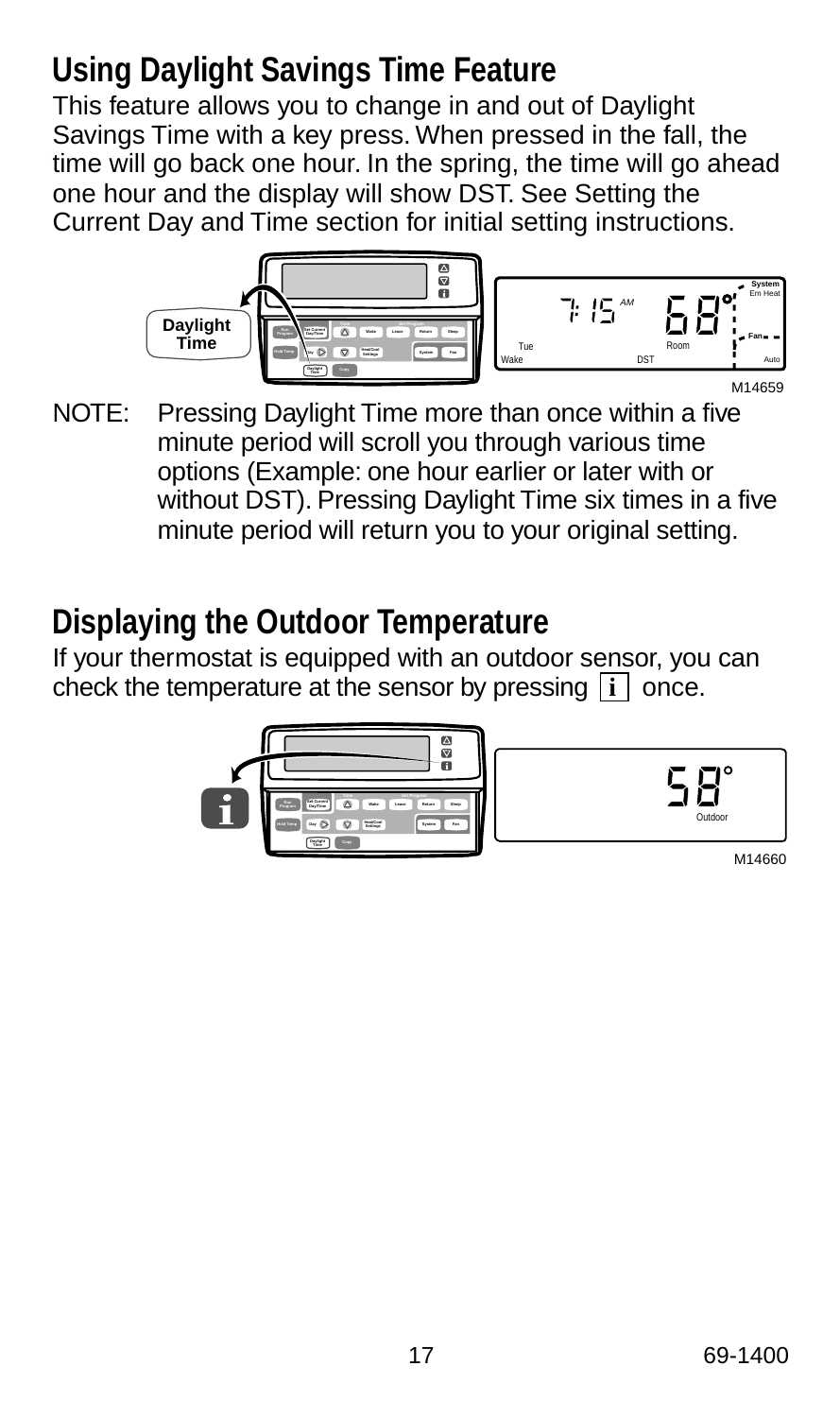### **Adaptive Intelligent Recovery™ Control Breakthrough Technology Senses Temperature More Like You Do**

Your Deluxe Programmable Thermostat is so smart, it's almost human.

- Your body perceives temperature from a variety of sources, not only from the air in the room, but also from your surroundings—walls, windows and furnishings.
- Humans feel differences in temperature as slight as two degrees Fahrenheit.
- Common household thermometers and standard thermostats sense only air temperature, which might or might not reflect how hot or cold the room actually feels to a human being.
- Your new thermostat reads both the temperature of the wall and the air—and responds to temperature changes as little as one degree Fahrenheit—so room temperature is more likely to feel right to you and your family.

#### **The Optimum Comfort and Energy Savings Solution**

![](_page_17_Figure_7.jpeg)

#### **HEATING MODE**

THERMOSTAT USES THE SAME SCHEME TO RETURN TO LOWER COMFORT TEMPERAURE DURING THE COOLING SEASON.

M15084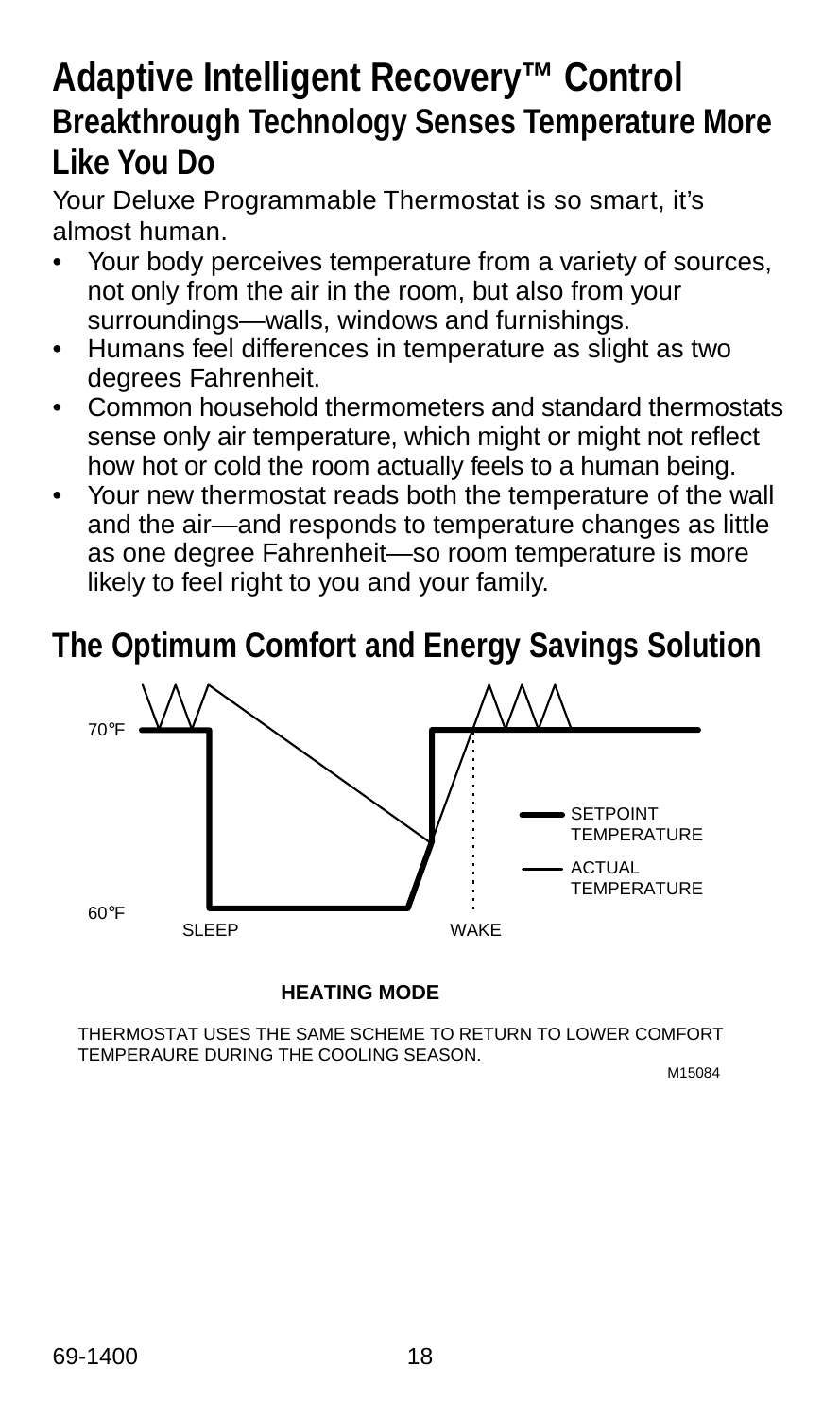The Deluxe Programmable Thermostat is actually a small but powerful computer. When calculating the time to turn on your heating or cooling system, it considers (1) air temperature, (2) wall temperature, and (3) the time you want the comfort temperature established.

• During the Adaptive Intelligent Recovery™ time, the thermostat immediately increases the temperature setpoint from the energy savings to the comfort temperature, and leaves the equipment running continuously. This saves energy by avoiding cycling the equipment and overshooting the comfort temperature. The thermostat displays **Recovery** whenever the thermostat activates the Adaptive Intelligent Recovery™ feature.

| Recovery | АM<br>ر ہے۔ |              | - <b>System</b><br>Em Heat<br>Ø |
|----------|-------------|--------------|---------------------------------|
| Mon      | Sleep       | Room<br>Heat | Fan-<br>Auto                    |
|          |             |              | M14561                          |

- This thermostat learns from experience. Each day it checks how closely it hit the recovery target and adjusts the next day recovery start time accordingly.
- It typically takes four to eight days after installation for the thermostat to adjust to the local weather, your lifestyle, the construction of your home and your heating/cooling system. The thermostat calculates the Leave/Return recovery separately from the Sleep/Wake recovery.
- With the thermostat, you can choose whether you want to use the Adaptive Intelligent Recovery™ setting or the conventional recovery. The thermostat comes preset to the Adaptive Intelligent Recovery™ setting. When conventional recovery is desired, call your service technician for assistance. Use the Adaptive Intelligent Recovery™ setting when you want to choose the exact time that the room reaches your comfort temperature. Use conventional recovery when you prefer to choose the exact time your heating or cooling system comes on to start recovery.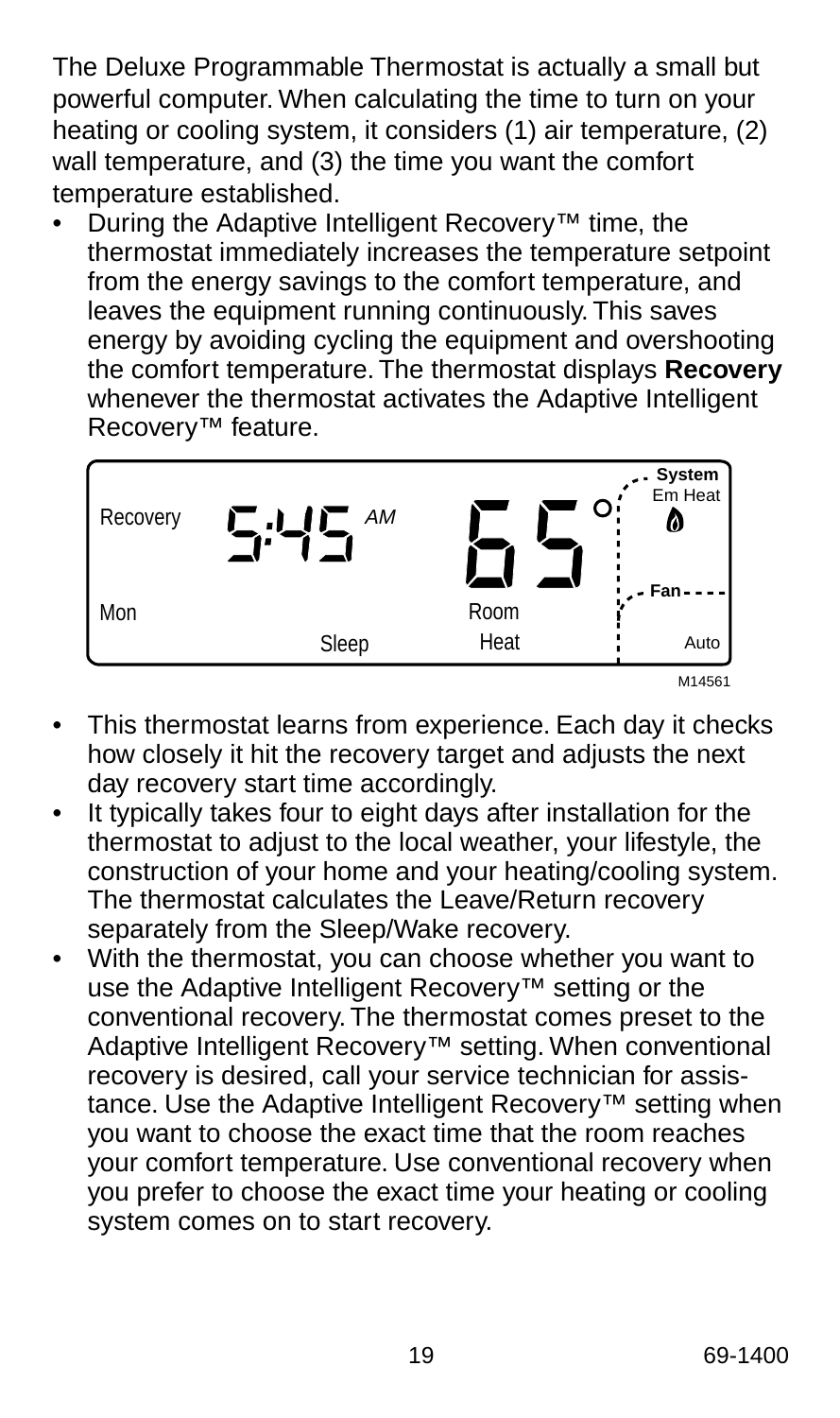## **Saving Energy Across the United States and Canada**

- Save up to 30% in energy costs. The Deluxe Programmable Thermostat offers you complete comfort and a low cost easy way to save on your energy bills.
- The energy saving percentages listed on the following maps are based on setting the program down in winter or up in summer for eight hours.
- If the time period you choose for setback is longer, you could see even greater energy savings. The energy saving period must be at least two hours long to save any energy.

Find the city closest to your home. The energy savings listed will be similar to the savings you can expect.

![](_page_19_Figure_5.jpeg)

gives approximately 55 percent of these savings). M2416A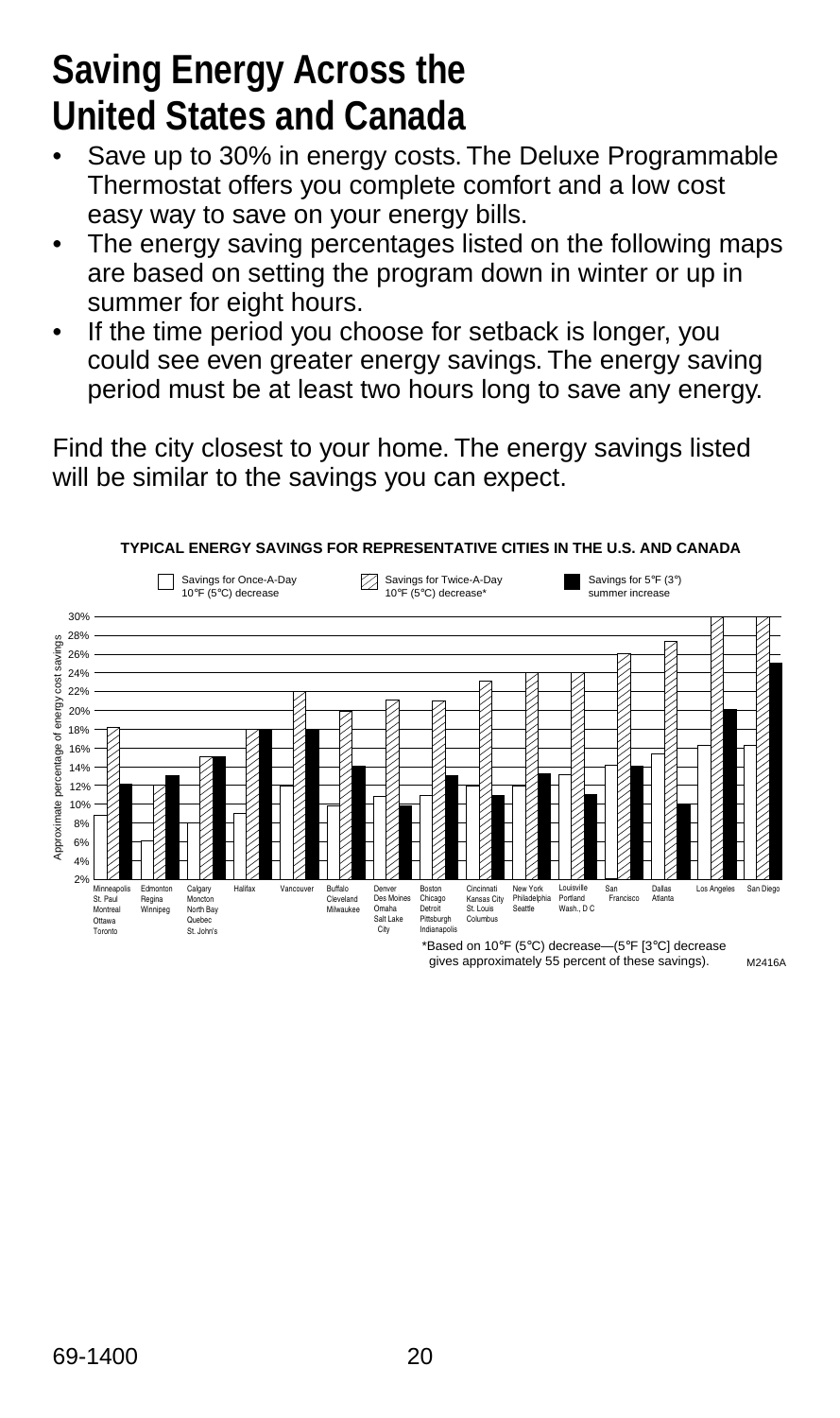NOTICE: This equipment is a Class B digital apparatus, which complies with Canadian Radio Interference Regulations, CRC c. 1374.

# **TROUBLESHOOTING GUIDE**

| Symptom                                                                                                                  | <b>Action</b>                                                                                                                                                                                                                                                                                                                                                                                                                                                                                           |  |
|--------------------------------------------------------------------------------------------------------------------------|---------------------------------------------------------------------------------------------------------------------------------------------------------------------------------------------------------------------------------------------------------------------------------------------------------------------------------------------------------------------------------------------------------------------------------------------------------------------------------------------------------|--|
| Display will not<br>come on.                                                                                             | Check if the thermostat is mounted and<br>latched on the wallplate-mount and<br>latch the thermostat on the wallplate.<br>Check if the circuit breaker is tripped-<br>reset the circuit breaker.<br>Check if the fuse is blown—replace<br>the fuse.<br>Check if the system switch at the<br>equipment is in the Off position-set to<br>the On position.<br>Check wiring between thermostat<br>and HVAC equipment—replace any<br>broken wires.<br>If 24 Vac is present, proceed with<br>troubleshooting. |  |
| Temperature<br>settings will<br>not change<br>(Example:<br>cannot set the<br>heating higher<br>or the cooling<br>lower). | Check that the temperature<br>٠<br>setpoints are:<br>heating: 40 to 90 $\degree$ F (4.5 to 32 $\degree$ C)<br>cooling: 45 to 99 $\degree$ F (7 to 37 $\degree$ C).                                                                                                                                                                                                                                                                                                                                      |  |

(Continued)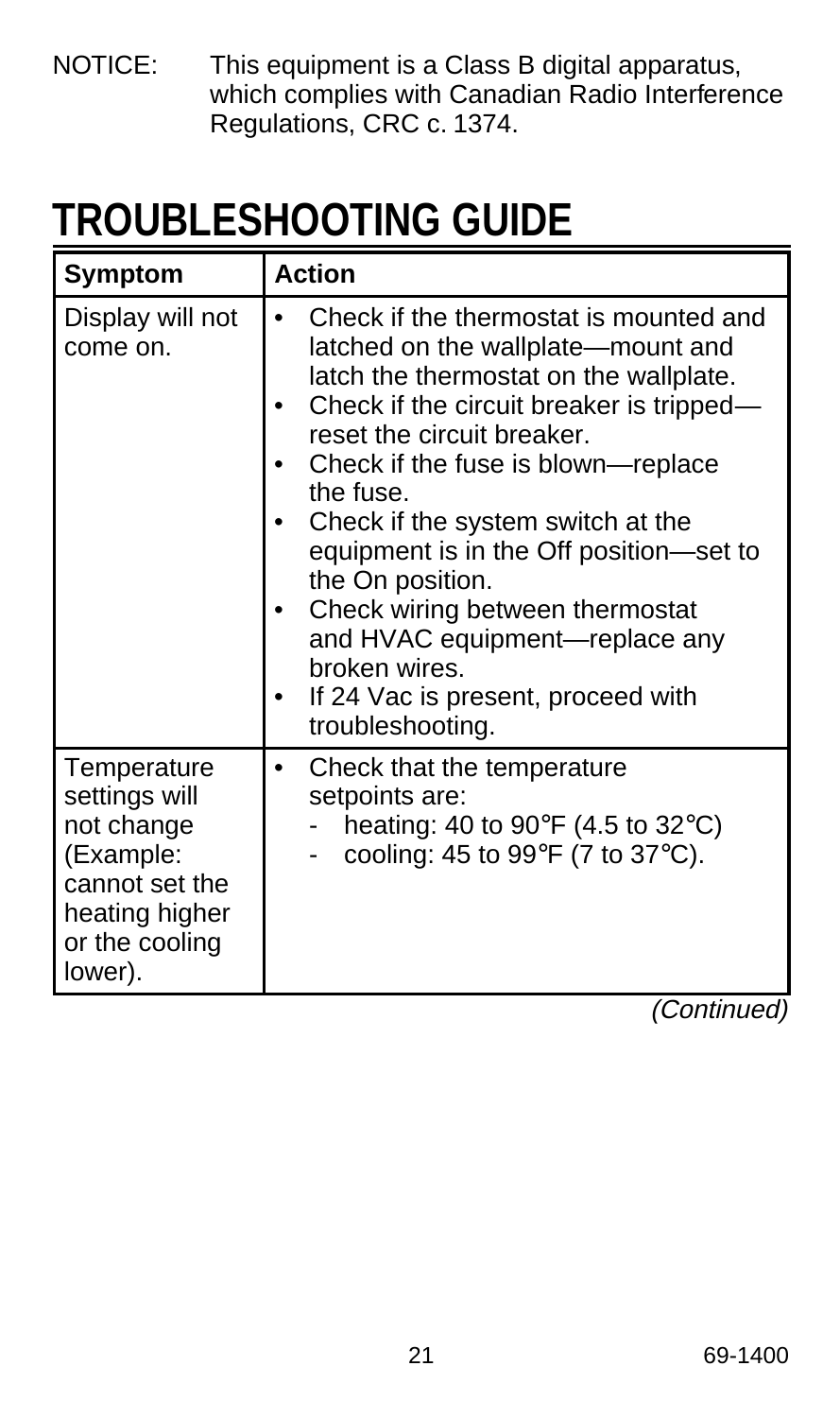**Troubleshooting Guide (continued).**

| Symptom                                                                                                                             | <b>Action</b>                                                                                                                                                                                                                                                                                                                                                                                                                                               |
|-------------------------------------------------------------------------------------------------------------------------------------|-------------------------------------------------------------------------------------------------------------------------------------------------------------------------------------------------------------------------------------------------------------------------------------------------------------------------------------------------------------------------------------------------------------------------------------------------------------|
| Heating will not<br>come on.                                                                                                        | Check that setpoint is above room<br>$\bullet$<br>temperature.<br>Check if the circuit breaker is tripped-<br>$\bullet$<br>reset the circuit breaker.<br>Check if the fuse is blown-replace<br>the fuse.<br>Check if the system switch at the<br>equipment is in the Off position-set to<br>On position.<br>If 24 Vac is present, proceed with<br>troubleshooting.<br>Wait five minutes for the system<br>to respond.<br>Set system selection to Heat.<br>٠ |
| Cooling will not<br>come on.                                                                                                        | Check that setpoint is below room<br>$\bullet$<br>temperature.<br>Check if the circuit breaker is tripped-<br>$\bullet$<br>reset the circuit breaker.<br>Check if the fuse is blown-replace the<br>fuse.<br>Check if the system switch at the<br>equipment is in the Off position-set to<br>On position.<br>If 24 Vac is present, proceed with<br>troubleshooting.<br>Wait five minutes for the system<br>to respond.<br>Set system selection to Cool.      |
| System on<br>indicator<br>(flame=heat,<br>snowflake=cool)<br>is lit, but no<br>warm or cool air<br>is coming from<br>the registers. | Wait a minute after seeing the flame or<br>snowflake and then check the registers.                                                                                                                                                                                                                                                                                                                                                                          |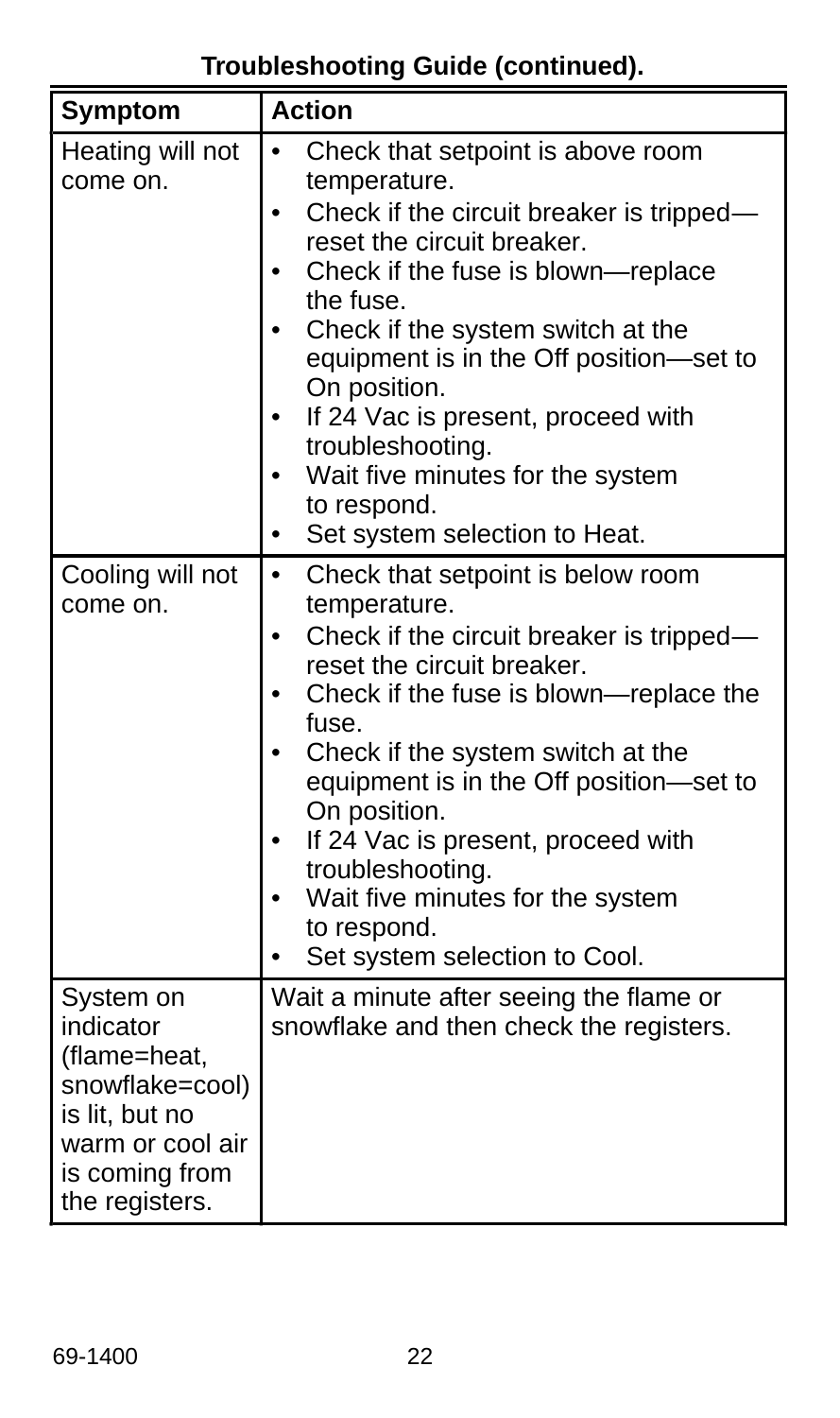# **WARRANTY**

Honeywell warrants this product, excluding battery, to be free from defects in the workmanship or materials, under normal use and service, for a period of one (1) year from the date of purchase by the consumer. If, at any time during the warranty period, the product is defective or malfunctions, Honeywell shall repair or replace it (at Honeywell's option) within a reasonable period of time.

If the product is defective,

- (i) return it, with a bill of sale or other dated proof of purchase, to the retailer from which you purchased it, or
- (ii) package it carefully, along with proof of purchase (including date of purchase) and a short description of the malfunction, and mail it, postage prepaid, to the following address:

Honeywell Return Goods Dock 4 MN10-3860 1885 Douglas Drive Golden Valley, MN 55422

This warranty does not cover removal or reinstallation costs. This warranty shall not apply if it is shown by Honeywell that the defect or malfunction was caused by damage which occurred while the product was in the possession of a consumer.

Honeywell's sole responsibility shall be to repair or replace the product within the terms stated above. HONEYWELL SHALL NOT BE LIABLE FOR ANY LOSS OR DAMAGE OF ANY KIND, INCLUDING ANY INCIDENTAL OR CONSEQUENTIAL DAMAGES RESULTING, DIRECTLY OR INDIRECTLY, FROM ANY BREACH OF ANY WARRANTY, EXPRESS OR IMPLIED, OR ANY OTHER FAILURE OF THIS PRODUCT. Some states do not allow the exclusion or limitation of incidental or consequential damages, so this limitation may not apply to you.

THIS WARRANTY IS THE ONLY EXPRESS WARRANTY HONEYWELL MAKES ON THIS PRODUCT. THE DURATION OF ANY IMPLIED WARRANTIES, INCLUDING THE WARRANTIES OF MERCHANTABILITY AND FITNESS FOR A PARTICULAR PURPOSE, IS HEREBY LIMITED TO THE ONE YEAR DURATION OF THIS WARRANTY. Some states do not allow limitations on how long an implied warranty lasts, so the above limitation may not apply to you.

This warranty gives you specific legal rights, and you may have other rights which vary from state to state.

If you have any questions concerning this warranty, please write our Customer Assistance Center, Honeywell Inc., P.O. Box 524, Minneapolis, MN 55440-0524 or call 1-800-468-1502, Monday-Friday, 7:00 a.m. to 5:30 p.m., Central time. In Canada, write Retail Products ON15-02H, Honeywell Limited/Honeywell Limitée, 155 Gordon Baker Road, North York, Ontario M2H 3N7.